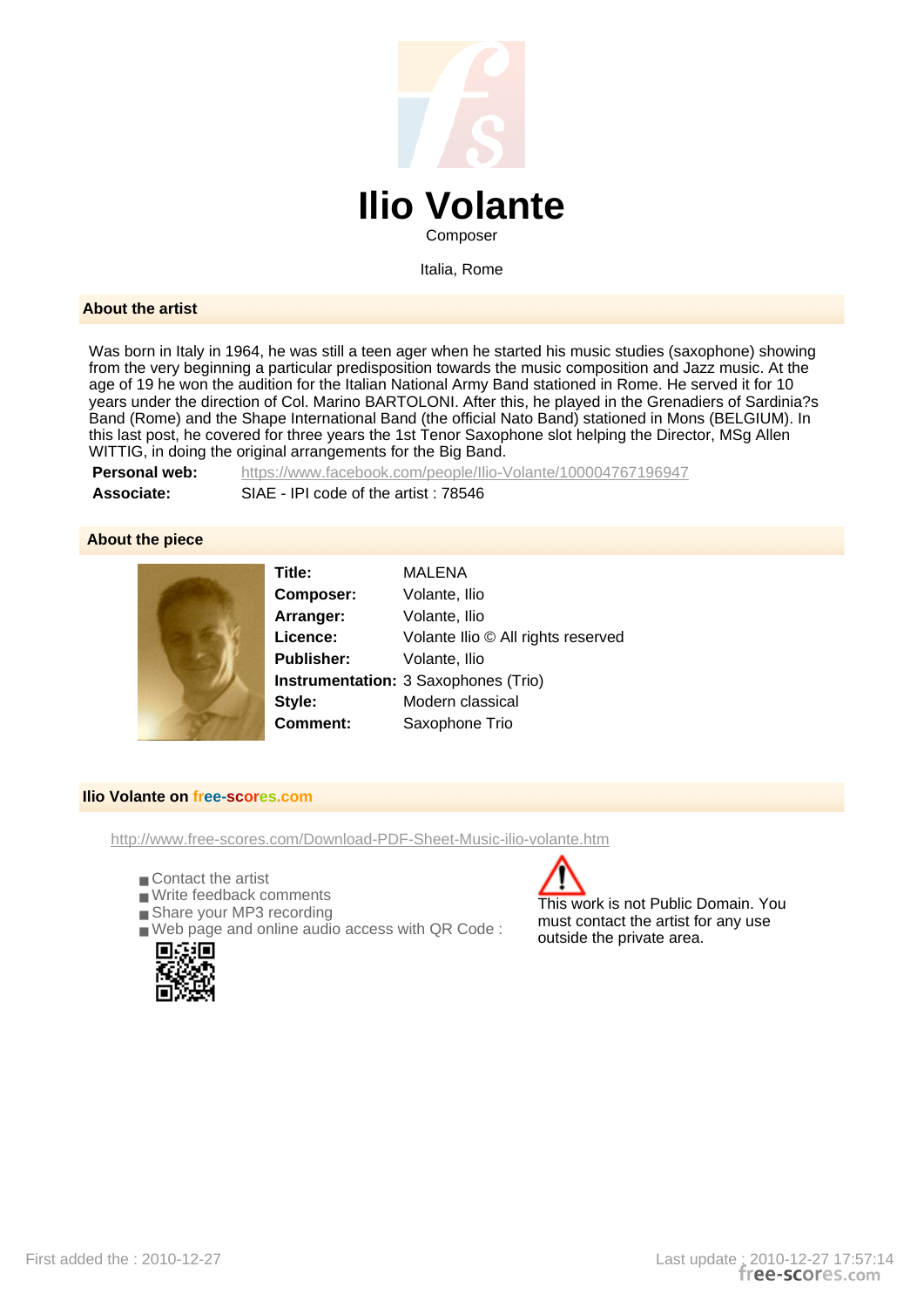## ILIO VOLANTE MAL SNA

SAXOPHONE TRIO

 $\sqrt{2}$ 

FLOR

ALTO SAX 1 ALTO SAX 2 ALTO SAX 3

COPYRIGHT @ 2011 BY ILIO VOLANTE - ALL RIGHTS RESERVED

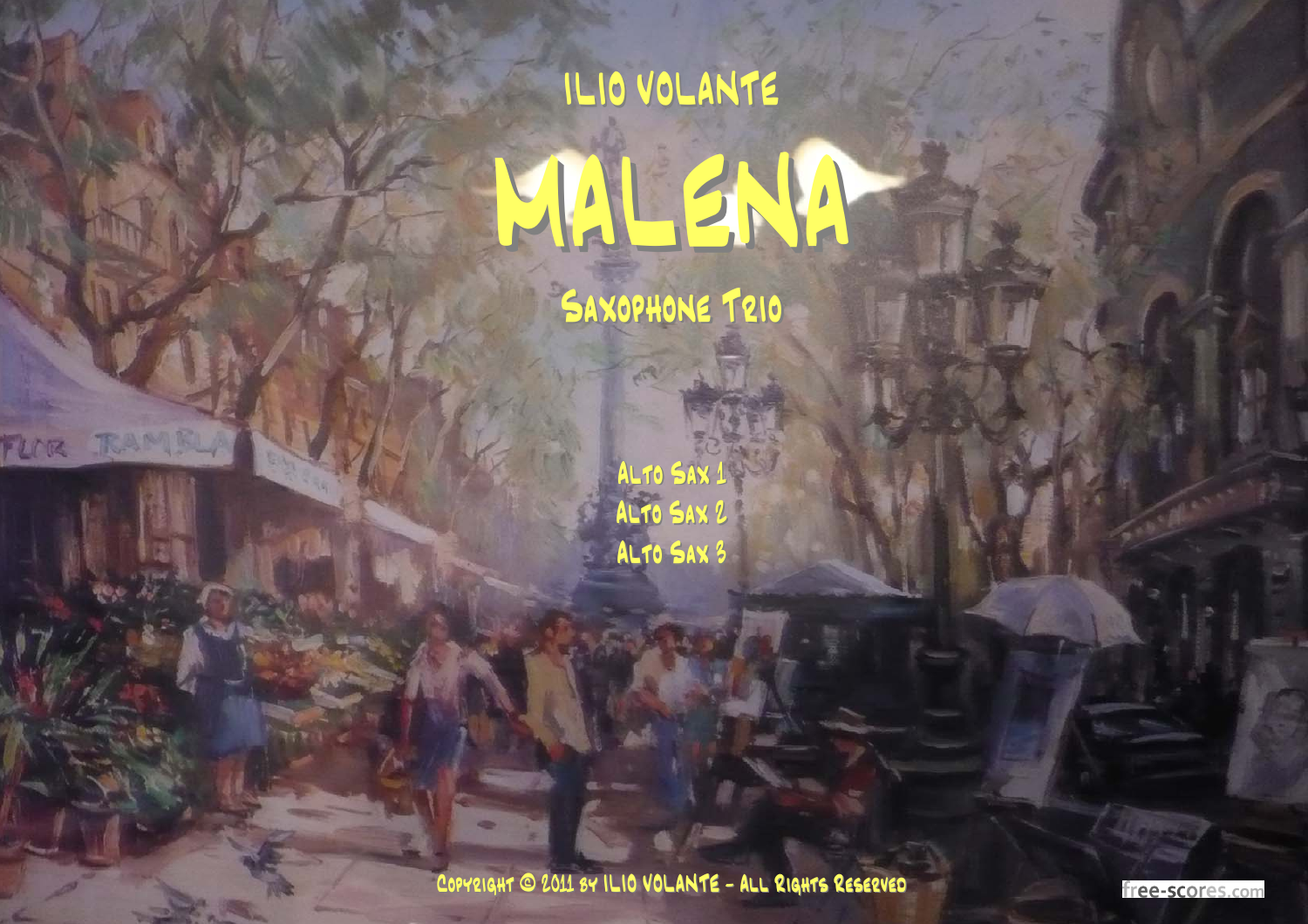



COPYRIGHT @ 2011 8Y ILIO VOLANTE - ALL RIGHTS RESERVED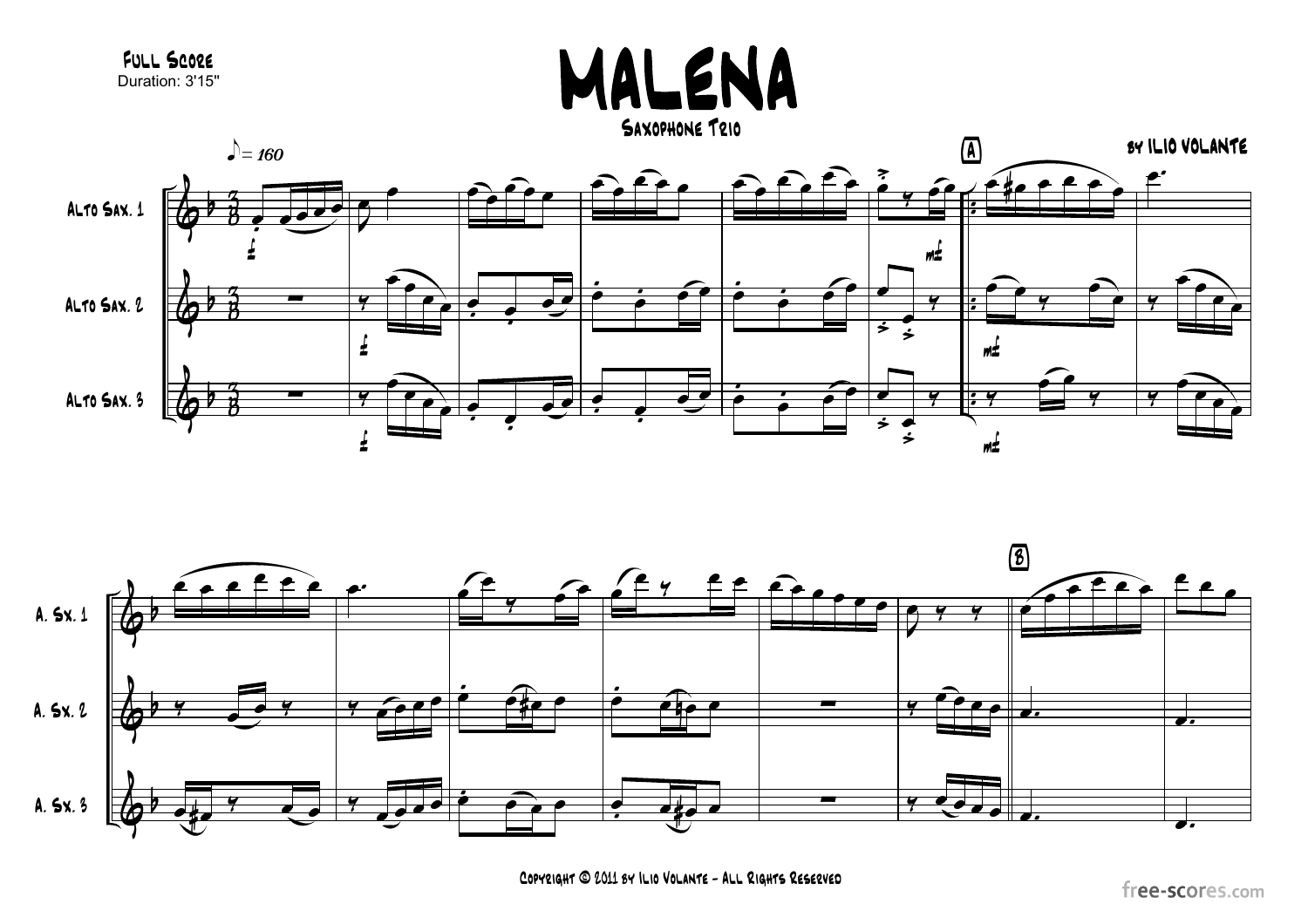$MALENA - ILIO VOLANTE$ 



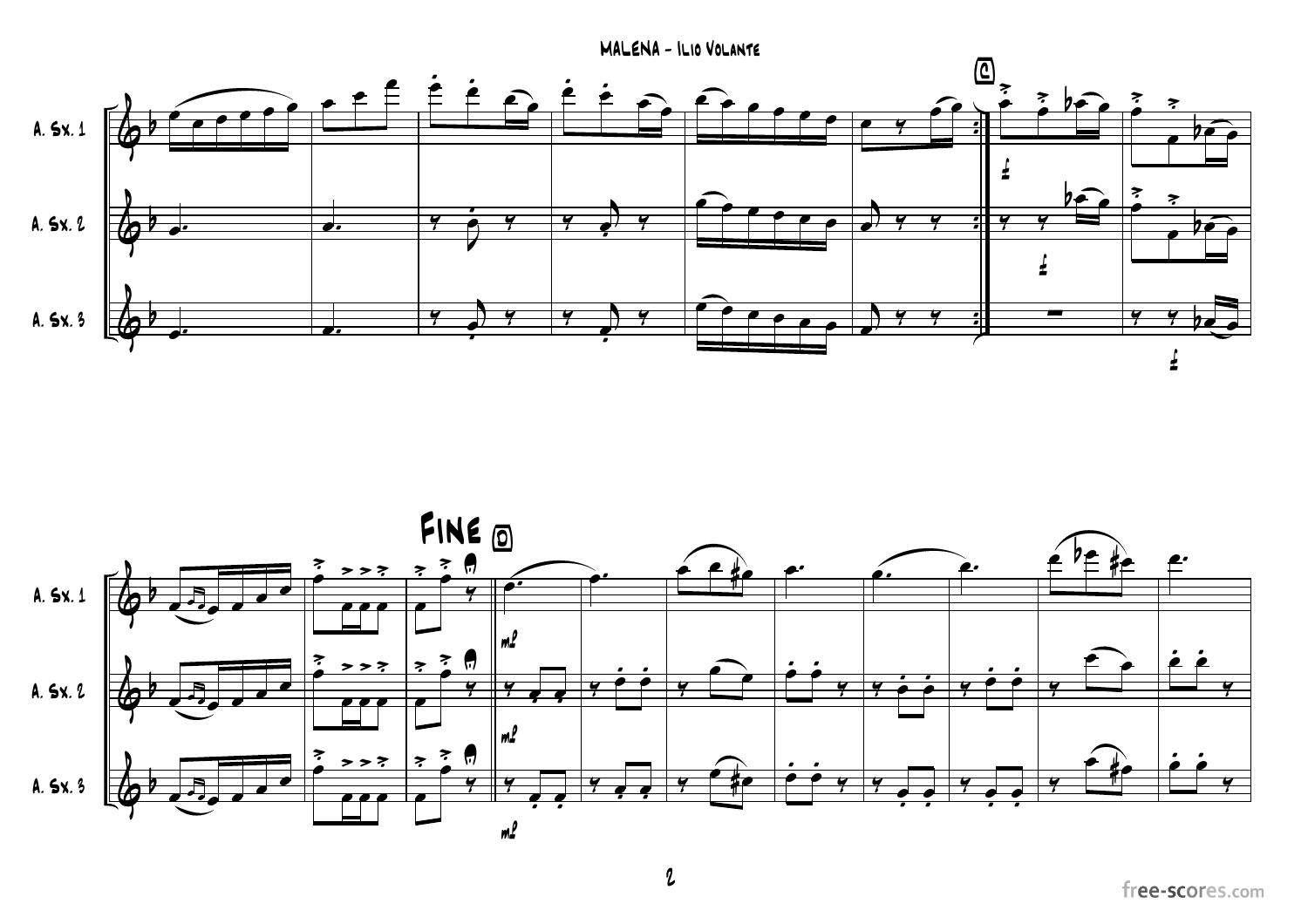MALENA - ILIO VOLANTE





 $\boldsymbol{\beta}$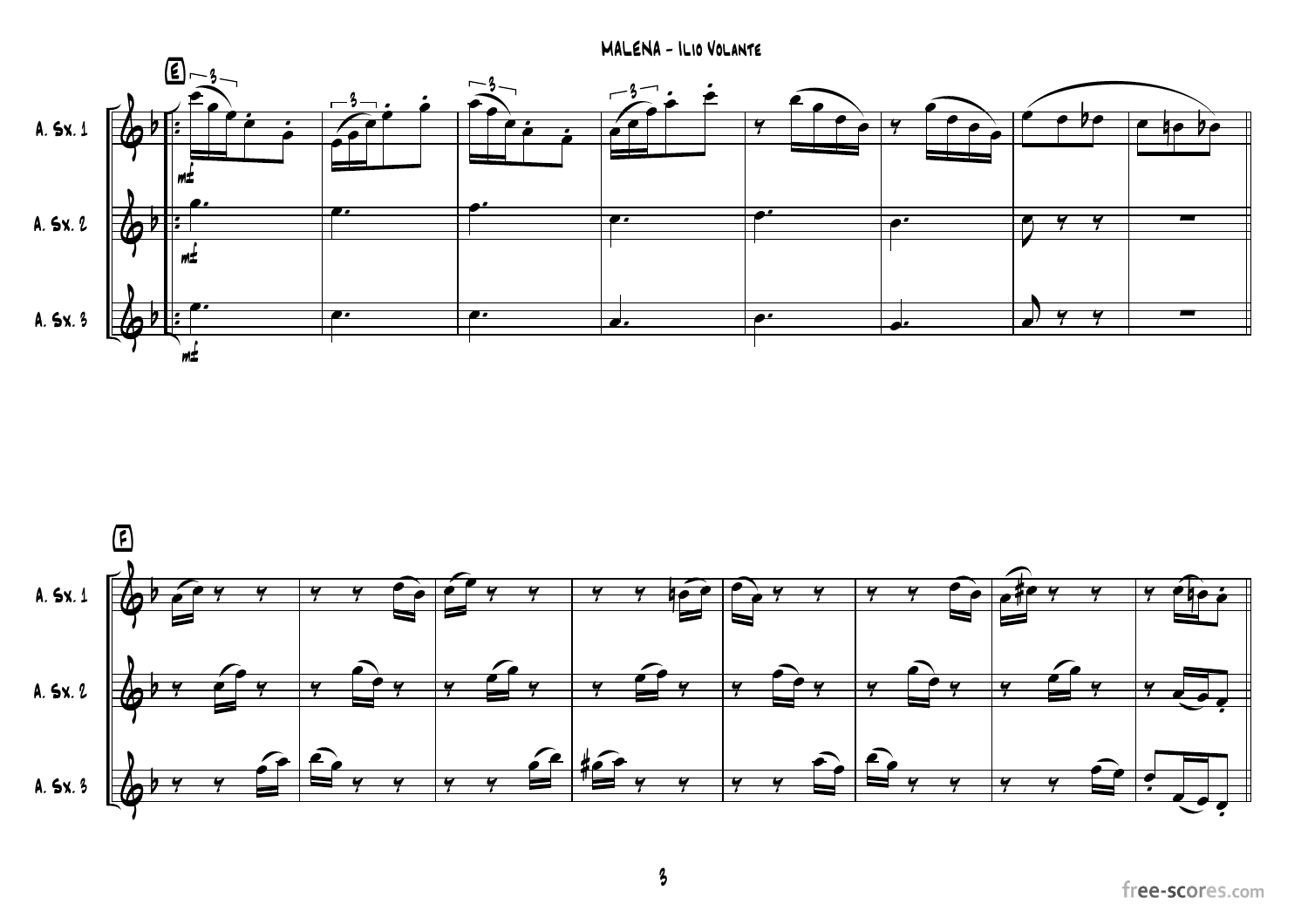MALENA - ILIO VOLANTE